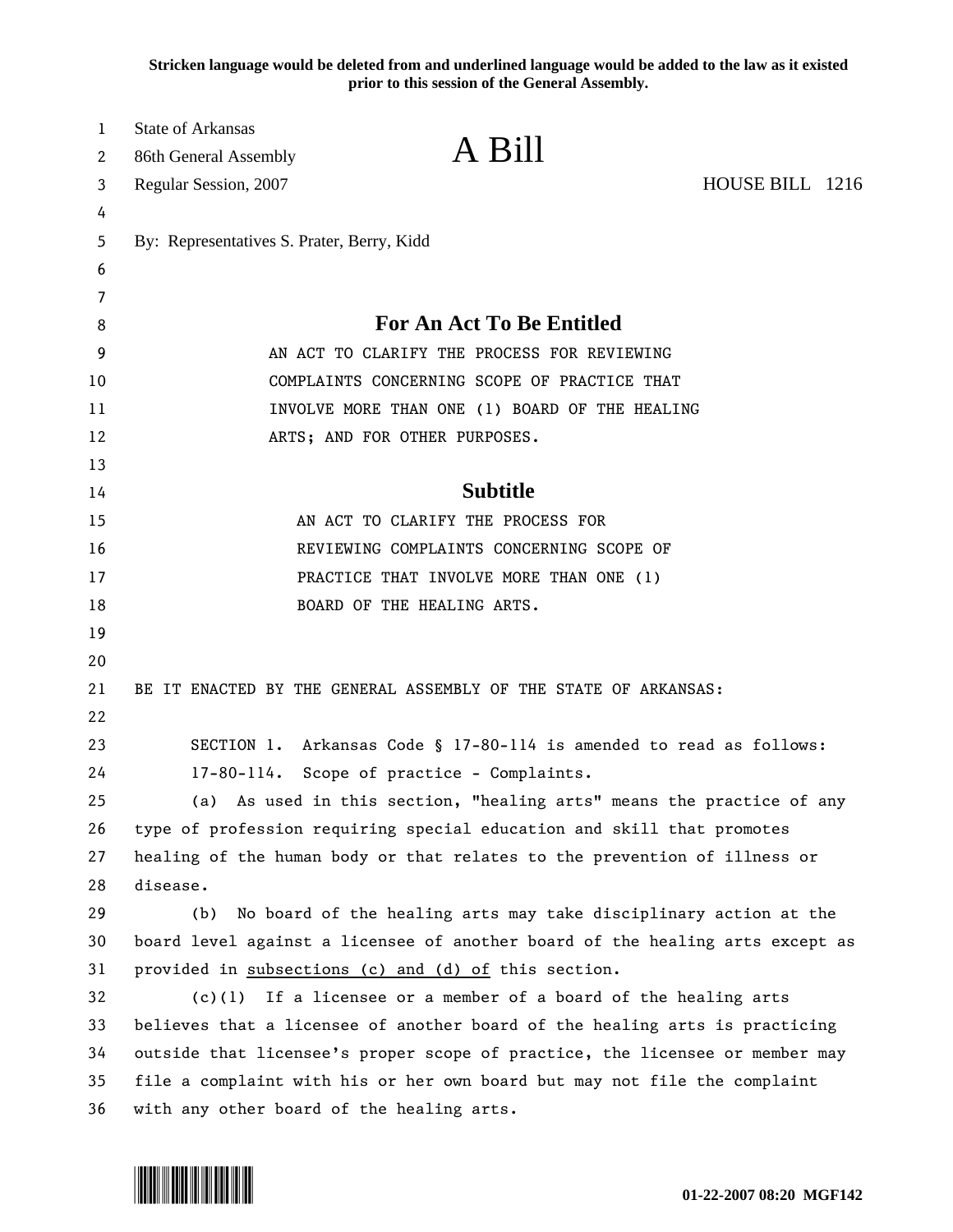**HB1216** 

1 (2) A board of the healing arts that receives a complaint 2 regarding the proper scope of practice of a licensee of another board of the 3 healing arts may file the complaint with that other board. 4 (3) A board of the healing arts receiving a complaint from 5 another board of the healing arts shall: 6 (A) Investigate the complaint; 7 (B) Take whatever action that board considers appropriate 8 pursuant to its practice act and the Arkansas Administrative Procedure Act, § 9 25-15-201 et seq., to determine whether the licensee was practicing outside 10 the licensee's proper scope of practice; and 11 (C) Communicate the final disposition of the complaint to: 12 (i) The licensee who is the subject of the 13 complaint; and 14 (ii) The board of the healing arts that filed the 15 complaint. 16 (4) If the disposition of the complaint under subdivision (c)(3) 17 of this section does not satisfy the board that filed the complaint under 18 subdivision (c)(2) of this section, the board that filed the complaint may, 19 and is encouraged to, file an action, declaratory judgment, or injunctive 20 relief against the licensee regarding the complaint in the circuit court of 21 the county in which the alleged violation occurred or in the Pulaski County 22 Circuit Court. 23 (d)(1) With respect to the scope of practice issue, in any subsequent 24 proceeding before the board of the healing arts that filed the complaint and 25 in any subsequent judicial proceeding, the determination of the board of the 26 healing arts that received the complaint shall be dispositive unless the 27 findings, inferences, conclusions, or decisions of the board of the healing 28 arts that received the complaint are: 29 (A) In violation of constitutional or statutory 30 provisions; 31 (B) In excess of the board's statutory authority; 32 (C) Made upon unlawful procedure; 33 (D) Affected by other error or law; 34 (E) Not supported by substantial evidence of record; or 35 (F) Arbitrary, capricious, or characterized by abuse of 36 discretion.